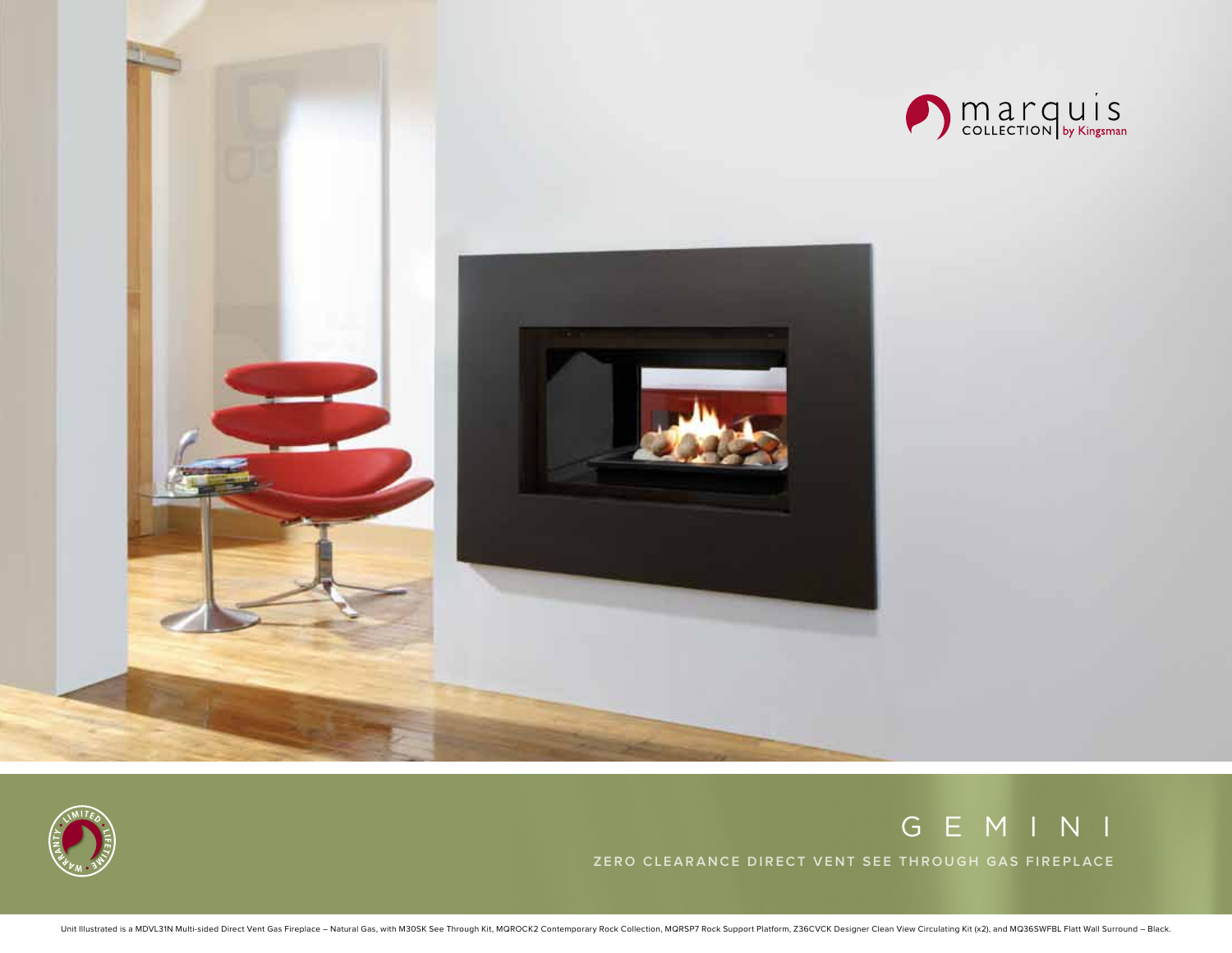#### wall surround

**flatt**

**black**

**pewter**





**split oak log set**



Taking sides

It's easy to agree on a fireplace when it's this spectacular! Introducing the multi-sided Gemini – it's the perfect solution as a dramatic room divider or corner focal point in a great room. Build the hearth of your choice around this statement fireplace and you'll find yourself taking sides over which view is the best.

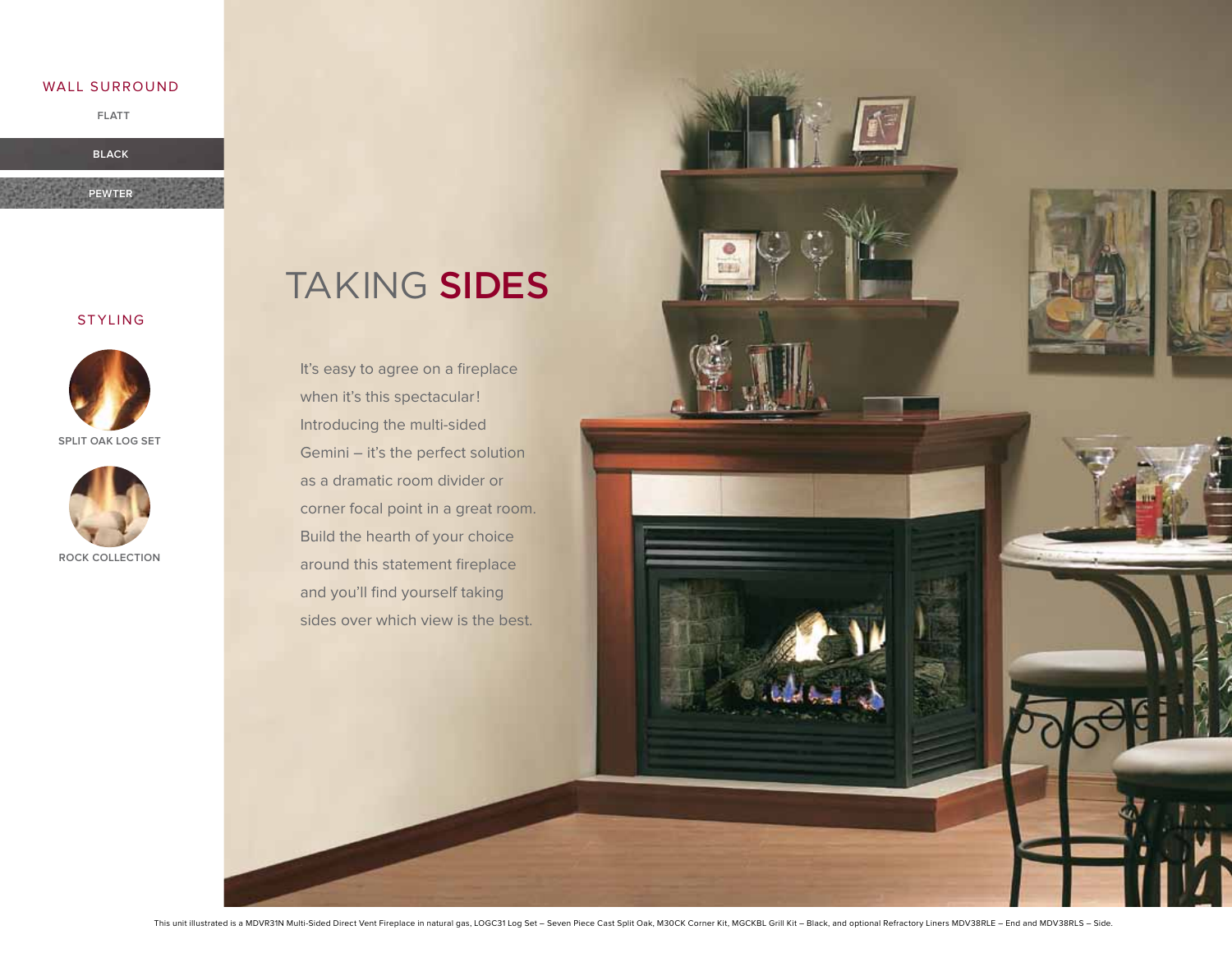| <b>Model</b>            | MDVL31N<br>MDVR31N | MDVL39N <sup>+</sup><br>MDVR39N <sup>+</sup> | MDVL31LP<br>MDVR31LP |
|-------------------------|--------------------|----------------------------------------------|----------------------|
| <b>Fuel</b>             | Natural            | Natural                                      | Propane              |
| <b>Input Max.</b>       | 30,000 BTU         | 39,000 BTU                                   | 30,000 BTU           |
| <b>Glass Type</b>       | Tempered           | Ceramic                                      | Tempered             |
| <b>Certification</b>    | Decorative         | Decorative                                   | Decorative           |
| <b>Bedroom Approved</b> | *Yes               | *Yes                                         | *Yes                 |
| FE (P.4.1-02)           | 57.7%              | 56.6%                                        | 54.7%                |

\*Must be installed with listed thermostat in Canada. Check local jurisdiction in USA. † Louvered model only.

## Standard Features\*

- > Millivolt or IPI valve system allows operation during a power failure with Hi/low heat and flame adjustment
- > A triple burner for use with our contemporary rock collection or log set.

## Optional Features

#### Designer Clean View Circulating Kit – No Louvers Required.

(Available as See Through only, see manual for framing instructions – Model MDV31 only)

Grills – Black, Classic Series – Antique Brass, Chrome and Polish Brass

Surrounds – (Louvered, See Through only) – Black, Antique, Polish Brass, Chrome

Overlay Doors – (Large Glass Panel Only) Deluxe, Top Half

Designer Doors – (Large Glass Panel Only) Arch or Straight Black Doors

Fan Kit – Heat activated with variable speed control

Brick Refractory Liners – End Panel, Side Panel Thermostat\* – Wall Mount Millivolt Thermostat

Remote Control – On/Off, Thermostat\*, Thermostat\*/Modulating or Thermostat\*/Modulating Fan

#### Child Safety Screen

Wall Surrounds Flatt – with Black or Pewter finishes (For use with Z36CVCK only)

### Wall Surrounds Flatt Accents

or Programmable Thermostat

- > Keystone Brushed Chrome or Black
- > Designer Band Accents 4 x Black (sml), 2 x Chrome (lrg)
- > Designer Corner Accents 4 x Black
- Log Set or Contemporary Rock Collection

\*Thermostats are not permitted on Decorative Appliances (ANSI Z21.50) in the USA



Consult Manual for proper framing instructions in order to meet clearances to combustibles.



#### MQSW Wall Mount Surround Dimensions (inches)